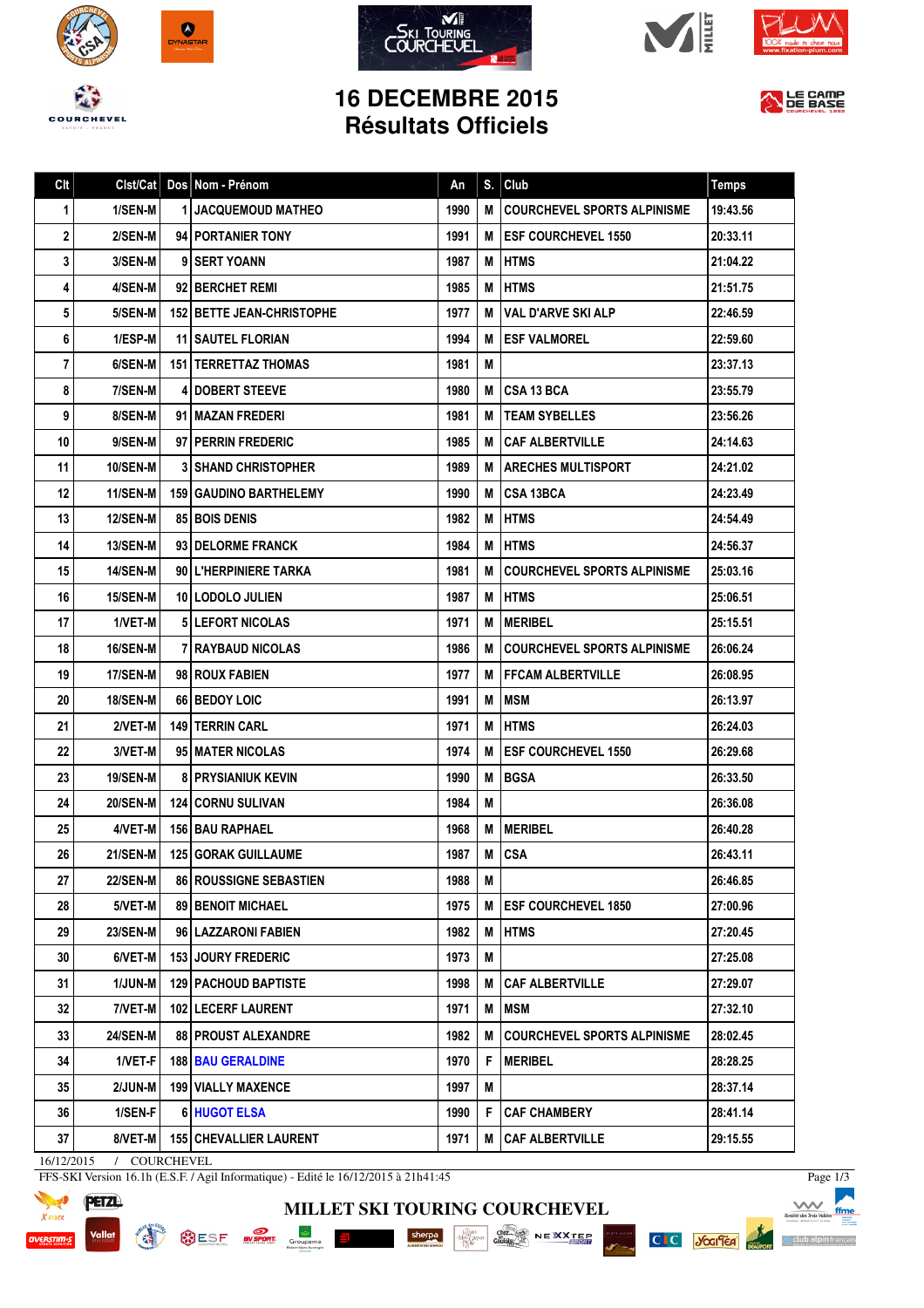| C <sub>It</sub> | Clst/Cat        | Dos Nom - Prénom                   | An   | S. | Club                               | <b>Temps</b> |
|-----------------|-----------------|------------------------------------|------|----|------------------------------------|--------------|
| 38              | 1/CAD-M         | 101 BAU ALLAN                      | 2000 | M  | <b>MERIBEL</b>                     | 29:15.81     |
| 39              | 2/CAD-M         | 99 CERUTTI HUGO                    | 2000 | M  | <b>HTMS</b>                        | 29:16.78     |
| 40              | 3/JUN-M         | 143 PEYTAVIN ALEXIS                | 1998 | M  | <b>IMOUTIERS HAUTE TARENTAISE</b>  | 29:46.73     |
| 41              | 9/VET-M         | <b>185 DOMERGUE BERNARD</b>        | 1958 | M  | <b>ESF AIME 2000</b>               | 29:57.92     |
| 42              | 4/JUN-M         | <b>144 GOTTELAND NICOLAS</b>       | 1998 | M  |                                    | 30:23.76     |
| 43              | 10/VET-M        | <b>128 CHEDAL-ANGLAY JOSEPH</b>    | 1959 | M  |                                    | 30:36.45     |
| 44              | <b>25/SEN-M</b> | 120 RUFFET ROMAIN                  | 1981 | M  | <b>DYNASTAR</b>                    | 30:57.62     |
| 45              | 11/VET-M        | <b>127   PALIJCZUK OLIVIER EVA</b> | 1974 | M  |                                    | 31:46.73     |
| 46              | 2/ESP-M         | 150 HARRAU FABIEN                  | 1994 | M  |                                    | 32:17.06     |
| 47              | 2/SEN-F         | <b>157   PERRIN ELISE</b>          | 1986 | F  |                                    | 32:23.30     |
| 48              | <b>12/VET-M</b> | <b>181   RICHARD LAURENT</b>       | 1975 | М  | <b>DYNASTAR</b>                    | 32:25.70     |
| 49              | 3/ESP-M         | <b>264   PARRINELLO LAURENT</b>    | 1993 | M  |                                    | 32:30.36     |
| 50              | 13/VET-M        | <b>187 GIRARD GREGORY</b>          | 1975 | M  | <b>COURCHEVEL SPORTS ALPINISME</b> | 33:08.53     |
| 51              | 14/VET-M        | <b>121 POPOVITSCH YANN</b>         | 1974 | M  | <b>CAF VANOISE</b>                 | 33:21.20     |
| 52              | <b>26/SEN-M</b> | <b>183 BOROWY YOAN</b>             | 1988 | M  |                                    | 33:30.46     |
| 53              | 3/SEN-F         | <b>158 LEFAILLET ANAIS</b>         | 1989 | F  |                                    | 34:07.07     |
| 54              | <b>27/SEN-M</b> | 182 LE DIMET JEREMY                | 1987 | M  |                                    | 34:10.74     |
| 55              | 4/SEN-F         | 100 PELLICANO MELINA               | 1987 | F  | <b>CAF ALBERTVILLE</b>             | 34:25.85     |
| 56              | 1/CAD-F         | <b>107 IDAVID CLEMENCE</b>         | 2000 | F  | <b>MERIBEL SPORT MONTAGNE</b>      | 34:57.81     |
| 57              | 5/SEN-F         | <b>258 L'HERPINIERE KATIE</b>      | 1979 | F  |                                    | 35:19.92     |
| 58              | <b>28/SEN-M</b> | 139 GOURDET ARNAUD                 | 1979 | M  |                                    | 35:24.49     |
| 59              | 2/VET-F         | <b>186 BARTNICKI MIREILLE</b>      | 1970 | F  | <b>CAF ALBERTVILLE</b>             | 36:02.13     |
| 60              | <b>29/SEN-M</b> | <b>288   TROSSAT VALERIAN</b>      | 1982 | M  |                                    | 36:18.77     |
| 61              | 3/VET-F         | <b>275   GACHET-MAUROZ PASCALE</b> | 1958 | F  | <b>ESF COURCHEVEL 1550</b>         | 36:23.84     |
| 62              | 1/ESP-F         | <b>221 GUILLET JUSTINE</b>         | 1993 | F  | <b>CAF</b>                         | 36:24.45     |
| 63              | 4/VET-F         | <b>105 BATCHELOR MELANIE</b>       | 1970 | F  |                                    | 36:31.26     |
| 64              | 15/VET-M        | 196 BELL JIM                       | 1961 | Μ  |                                    | 36:36.08     |
| 65              | 16/VET-MI       | <b>300   PACHOUD DENIS</b>         | 1959 | M  | <b>CAF CHAMBERY</b>                | 36:46.10     |
| 66              | 6/SEN-F         | <b>245 APPOLONIA JENNY</b>         | 1978 | F  | <b>COURCHEVEL SPORTS ALPINISME</b> | 36:55.31     |
| 67              | 17/VET-M        | <b>133 MACKAY CHARLES</b>          | 1961 | M  |                                    | 37:36.16     |
| 68              | 1/SVET-M        | 272 JANNI ROBERT                   | 1953 | M  | <b>ESF COURCHEVEL 1550</b>         | 38:29.12     |
| 69              | <b>18/VET-M</b> | <b>286 SULLICE JEAN-MARC</b>       | 1964 | M  |                                    | 38:44.28     |
| 70              | <b>30/SEN-M</b> | <b>230   MONSEUR ALEXANDRE</b>     | 1977 | M  |                                    | 38:54.80     |
| 71              | 31/SEN-M        | <b>123 LUTINIER BORIS</b>          | 1984 | M  | <b>ESF VALMOREL</b>                | 39:41.23     |
| 72              | 7/SEN-F         | <b>154 POULET LAURENCE</b>         | 1977 | F  | <b>CAF VANOISE</b>                 | 39:51.61     |
| 73              | 19/VET-M        | <b>273   PACHOUD ERIC</b>          | 1963 | M  |                                    | 39:51.80     |
| 74              | 20/VET-M        | 219 GUIGONNET JEAN-LOUIS           | 1960 | M  | <b>GUIDE DE COURCHEVEL</b>         | 42:17.16     |
| 75              | 8/SEN-F         | <b>251   GUIGONNET MARCELLA</b>    | 1989 | F  |                                    | 42:27.92     |
| 76              | <b>21/VET-M</b> | 226 CELLIER OLIVIER                | 1972 | M  |                                    | 43:42.11     |
| 77              | <b>32/SEN-M</b> | <b>83 BIMBOES MICKAEL</b>          | 1986 | M  |                                    | 44:59.64     |
| 78              | <b>33/SEN-M</b> | <b>263   LAPEYRE MATHIEU</b>       | 1992 | М  |                                    | 45:03.47     |
| 79              | <b>34/SEN-M</b> | 194 MAY BERTRAND                   | 1981 | M  | <b>CAF MAURIENNE</b>               | 45:34.01     |

16/12/2015 / COURCHEVEL

FFS-SKI Version 16.1h (E.S.F. / Agil Informatique) - Edité le 16/12/2015 à 21h41:46

Page 2/3